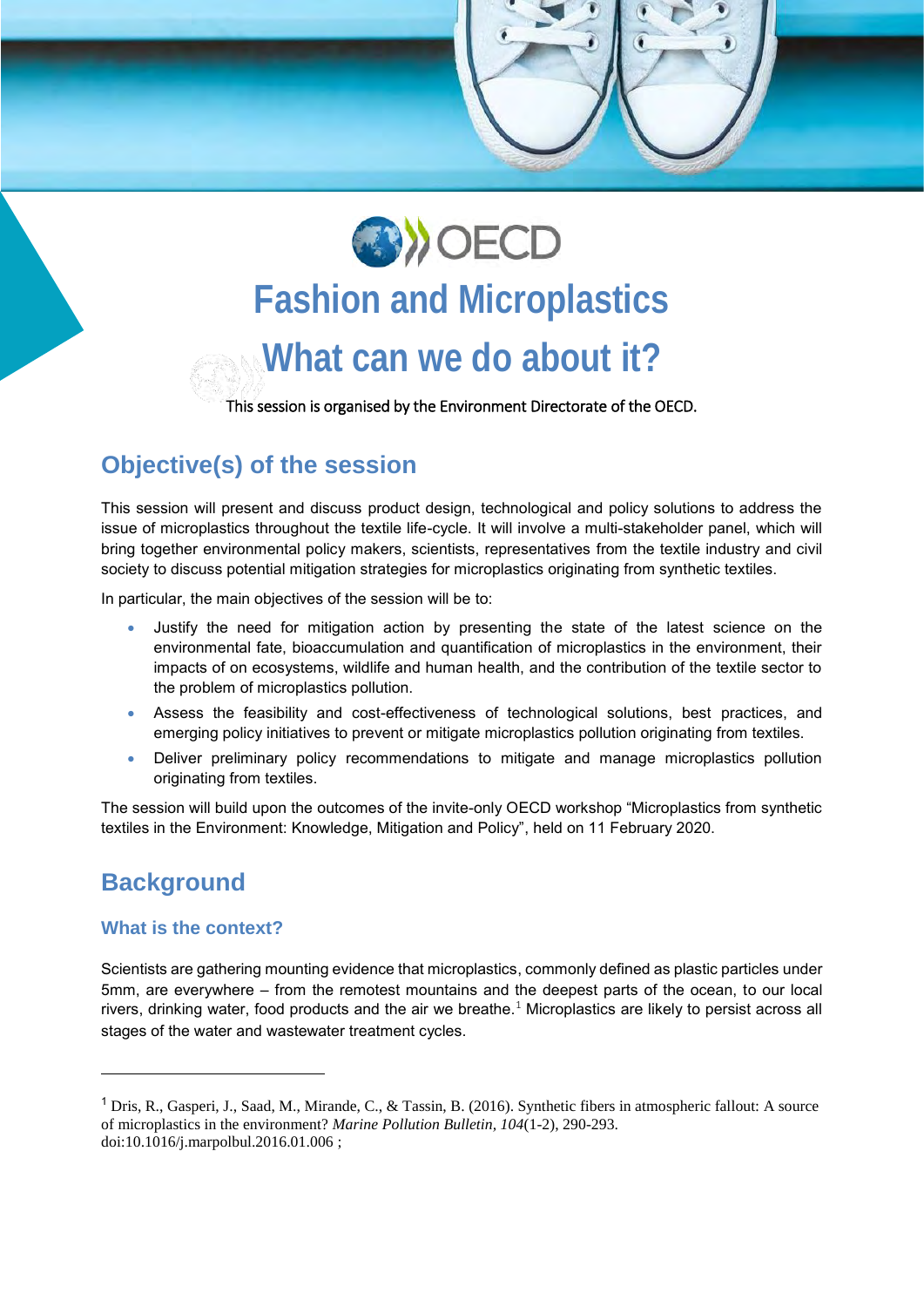In response to these findings, recent years have seen the introduction of microbead bans in cosmetic and personal care products and bans of single use plastics, which with time degrade into microplastics. However, microplastics originating during the washing of synthetic textiles remain untargeted by the current policy framework on plastic waste and pollution. This is despite that fact that synthetic textiles are recognised to be one of the largest contributors to microplastics pollution of the oceans, e.g. through the leakage of microfibres generated during washing.<sup>2</sup>

#### **What are remaining challenges/gaps?**

Policymakers need tools and instruments that contribute to effective management of microfibers. Part of the challenge is the increasing need to find cost-effective solutions across the textiles chain – from fabric design and production, through to disposal and wastewater treatment. Because this issue sits across the waste management and water policy arenas, cross-sectoral mitigation policies along the lifecycle of textile products are required in order to address it. This requires complex policy responses involving a diverse number of policy instruments and stakeholders, i.e. the textile industry, the washing machine manufacturing sector, water and wastewater utilities, and final consumers.

#### **Discussion questions**

- What is the contribution of the textile sector to the problem of microplastics pollution? What are the consequences (economic, social and environmental) of business as usual?
- What are the opportunities to mitigate microplastics shedding at source, i.e. at the level of textile design and manufacturing, and what are the barriers to the implementation of best practices?
- What are best practices to mitigate the release of microplastics during the use-phase of textiles? What are the available technologies? How cost-effective are they?
- How can governments support policy alignment in the textile sector to prevent and mitigate microplastics leakage?

#### **For more information**

 $\overline{a}$ 

 OECD Workshop on Microplastics from Synthetic Textiles in the Environment: Knowledge, Mitigation and Policy, [Link](http://www.oecd.org/water/OECDWorkshoponMicroplasticsfromSyntheticTextilesintheEnvironmentKnowledgeMitigationandPolicy.htm)

Dris, R., Imhof, H., Sanchez, W., Gasperi, J., Galgani, F., Tassin, B., & Laforsch, C. (2015). Beyond the ocean: contamination of freshwater ecosystems with (micro-)plastic particles. *Environmental Chemistry, 12*(5), 539. doi:10.1071/en14172;

Mintenig, S., Löder, M., Primpke, S., & Gerdts, G. (2019). Low numbers of microplastics detected in drinking water from ground water sources. *Science of the Total Environment, 648*, 631-635. doi:10.1016/j.scitotenv.2018.08.178

Wang, J., Liu, X., Li, Y., Powell, T., Wang, X., Wang, G., & Zhang, P. (2019). Microplastics as contaminants in the soil environment: A mini-review. *Science of The Total Environment, 691*, 848-857.

doi:10.1016/J.SCITOTENV.2019.07.209

<sup>2</sup> Eunomia. (2016). *Plastics in the Marine Environment.* Eunomia. Retrieved fromwww.eunomia.co.uk;

IUCN. (2017). *Primary microplastics in the oceans: A global evaluation of sources. I*UCN International Union for Conservation of Nature. doi:10.2305/iucn.ch.2017.01.en